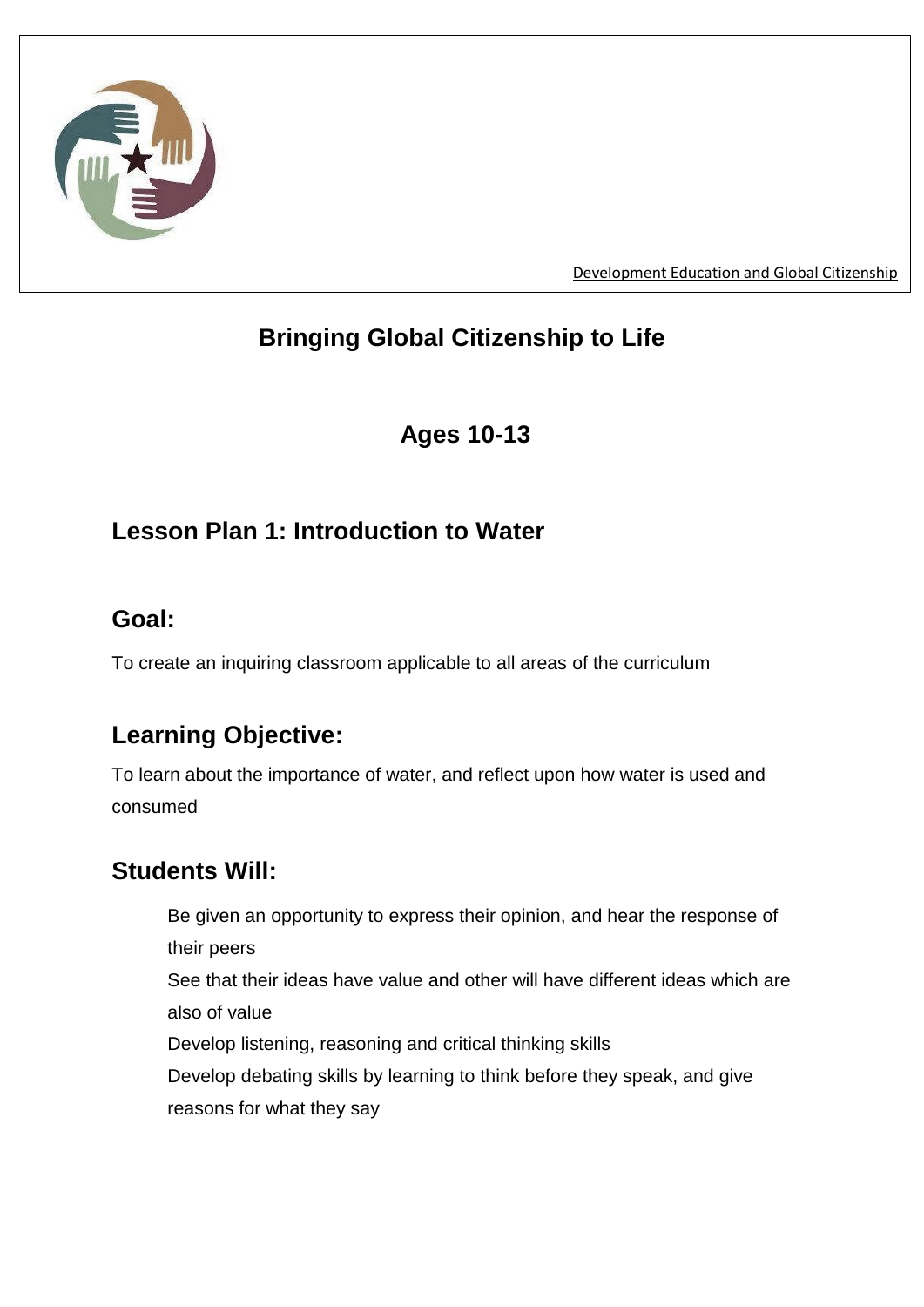# **To Do:**

## **Activity A: The Water Well**

- Divide Students into small groups, and distribute Worksheet 1
- Invite Pupils to think about everything that water is used for. The students should list all the uses on the well (see Teacher Notes for prompts)
- Invite students to share their uses back to the class. The teacher should list all of these on the board
- Looking at the list on the board, invite students to identify which uses are essential for *our needs*, and which are more of *a want* (e.g. we need water to drink, but flavoured bottled water is more of a want; we need water to grow food but having a water fountain in our city is more of a want). Ensure students elaborate upon and discuss their responses

| Teacher Notes                      |                          |                        |                                        |                          |  |
|------------------------------------|--------------------------|------------------------|----------------------------------------|--------------------------|--|
| Some Water Use Prompts if Required |                          |                        |                                        |                          |  |
| Drinking                           | <b>Washing Ourselves</b> | <b>Blowing Bubbles</b> | <b>Water Sports</b>                    | Making Tea and<br>Coffee |  |
| <b>Toilets</b>                     | <b>Growing Cotton</b>    | <b>Fountains</b>       | Washing Clothes and<br><b>Utensils</b> | <b>Bottled Water</b>     |  |
| Brushing our Teeth                 | <b>Washing Cars</b>      | <b>Growing Food</b>    | Swimming Pools                         | Putting out Fires        |  |
| Hosing our Gardens                 | Shaving                  | Cooking                | <b>Baptising People</b>                | <b>Water Beds</b>        |  |
|                                    |                          |                        |                                        |                          |  |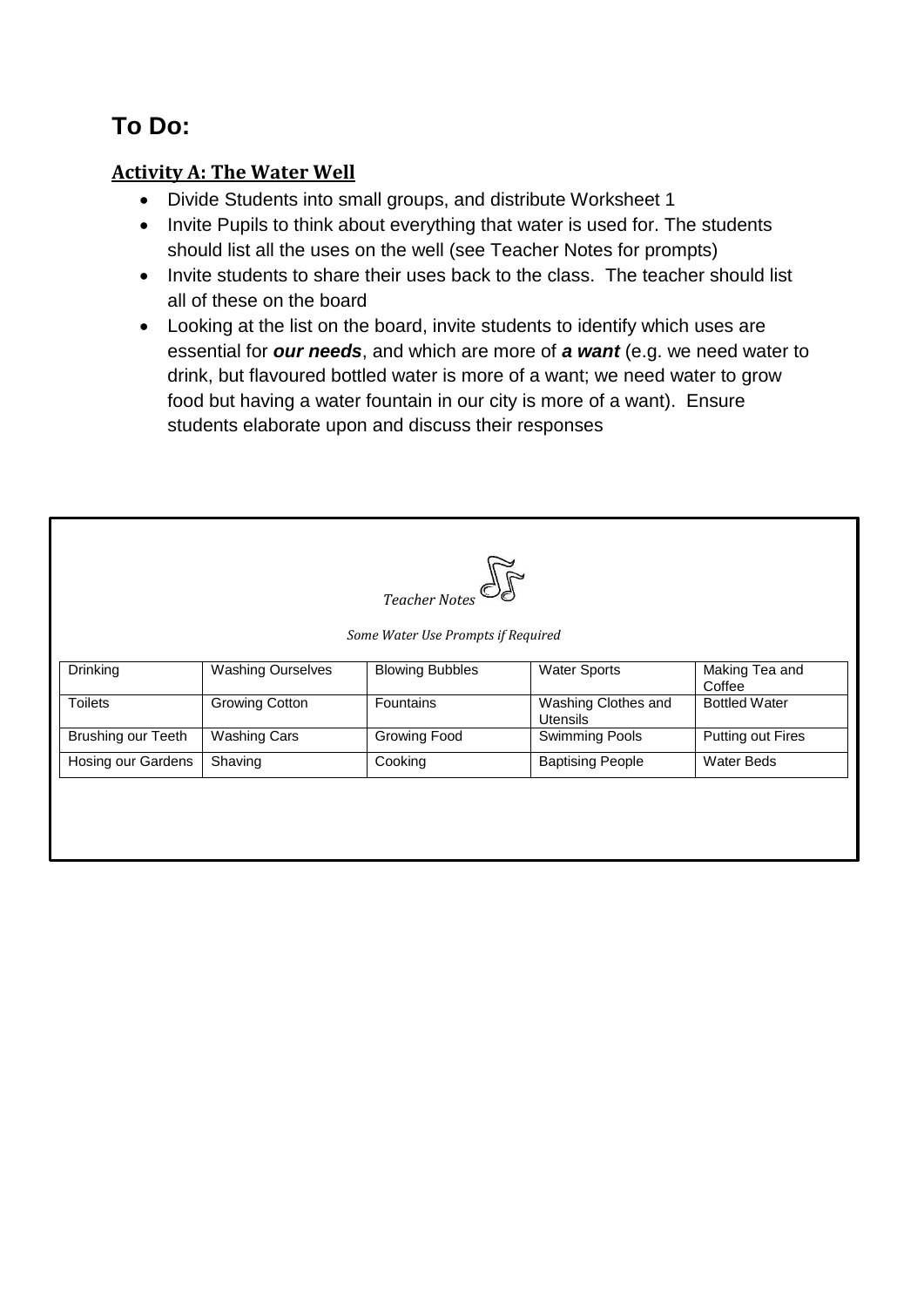## **Activity B: Water Quiz**

- Divide students into small groups, and explain that a multiple choice quiz will take place (see Worksheet 2)
- Invite them to pick a team name for their group
- Call out each of the questions, and each student team should write their answers on a sheet of paper
- A prize can be given to the winning team

## **Activity C: Agree or Disagree**

- Explain to the students that you will call out a number of statements that you want them to respond to (see Worksheet 3)
- If they agree, with your statement they should give a **Thumbs Up**
- If they disagree, they should give a **Thumbs Down**
- If they are not sure or undecided, they can give a **Time Out** sign
- Students are then asked to explain their decision, and they can move their position if they change their minds when they hear other opinions

| Teacher Notes                                                                      |  |  |  |  |
|------------------------------------------------------------------------------------|--|--|--|--|
| Tell me why you feel /think like that?                                             |  |  |  |  |
| Has anyone changed their mind after hearing other opinions?                        |  |  |  |  |
| Can you give me an example of why you agree or disagree?                           |  |  |  |  |
| What would make you change your mind?                                              |  |  |  |  |
| How can we find out more about the issue to help us think more about our opinions? |  |  |  |  |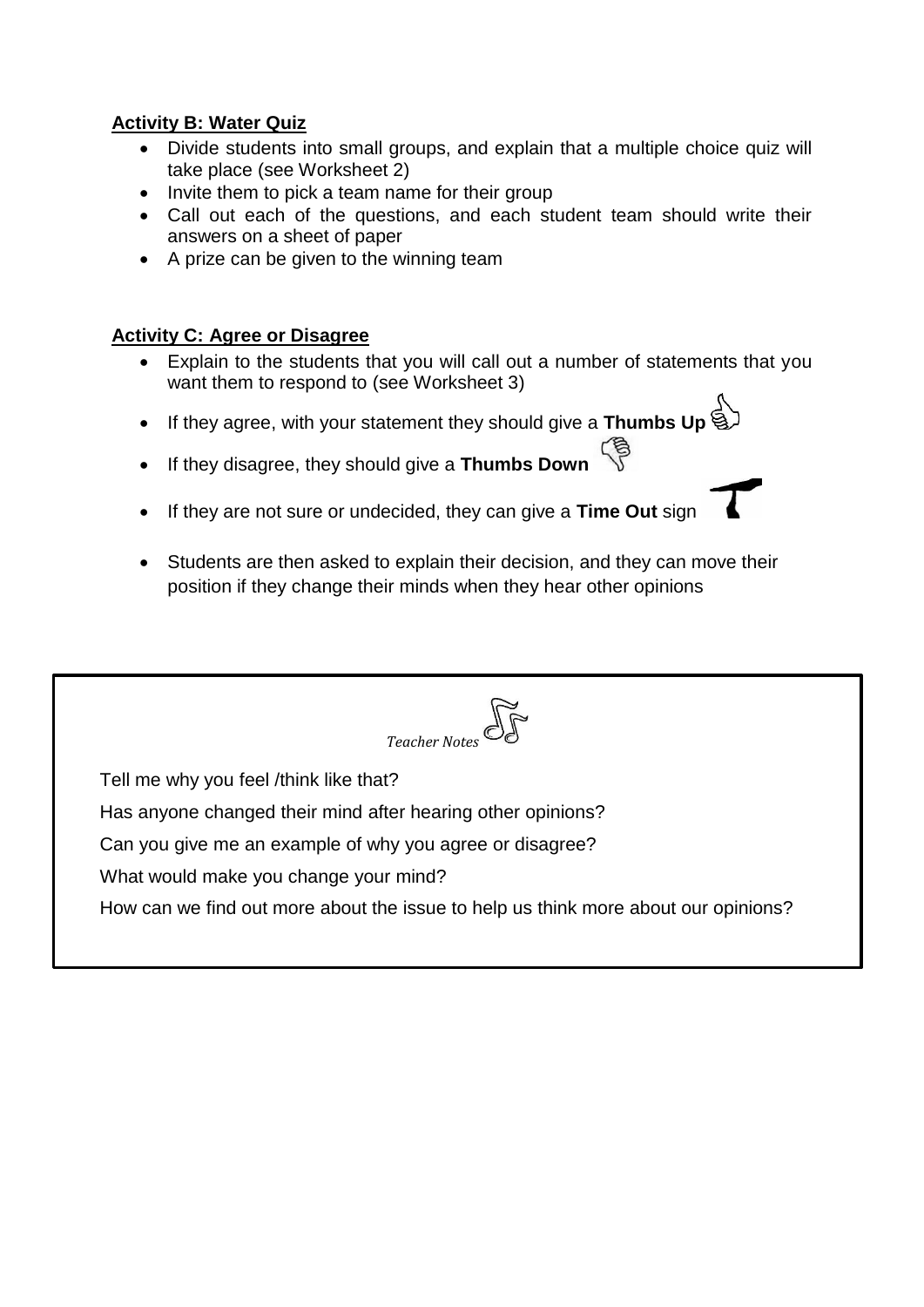**WORKSHEET 1 Water Well**

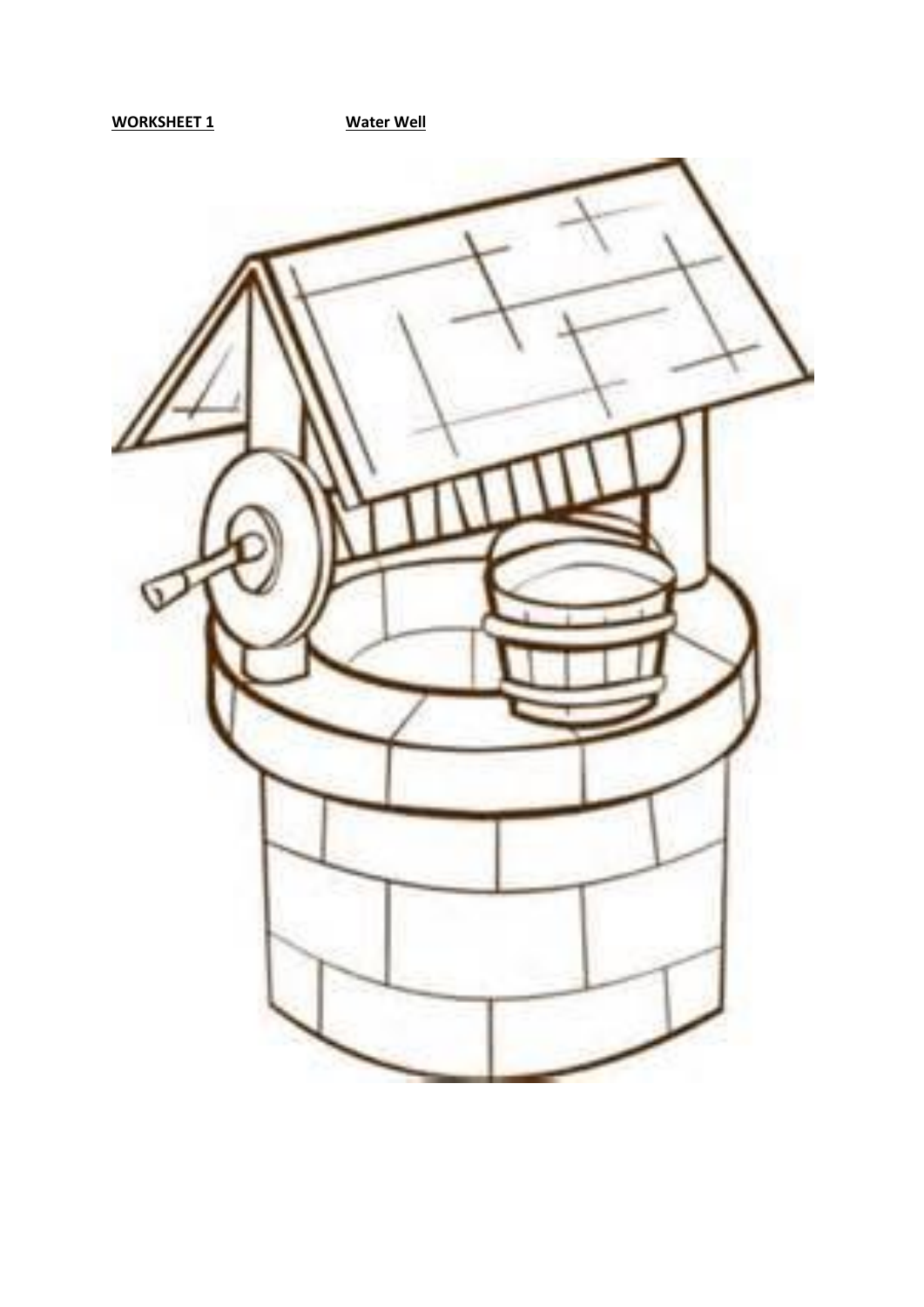#### **WORKSHEET 2 Water Quiz**

(Answers sourced from<http://water.org/>[www.wateraid.org](http://www.wateraid.org/) [www.worldwildlife.org](http://www.worldwildlife.org/) [www.waterwise.org.uk\)](http://www.waterwise.org.uk/)

- 1. How much of our body is made up of water?
- (a) 10%
- (b) 18%
- **(c) 70%**
- 2. How many people in the world are without access to clean water?
- (a) 5 out of every 10 people

#### **(b) 1 out of every 10 people**

- (c) 7 out of every 10 people
- 3. How many people in the world lack access to a toilet?

#### **(a) 2 out of every 6 people**

- (b) 4 out of every 6 people
- (c) 1 out of every 6 people
- 4. How many schools in the world lack access to clean water?
- (a)  $\frac{1}{2}$  of all schools
- (b) ¼ of all schools
- **(c) 1/3 of all schools**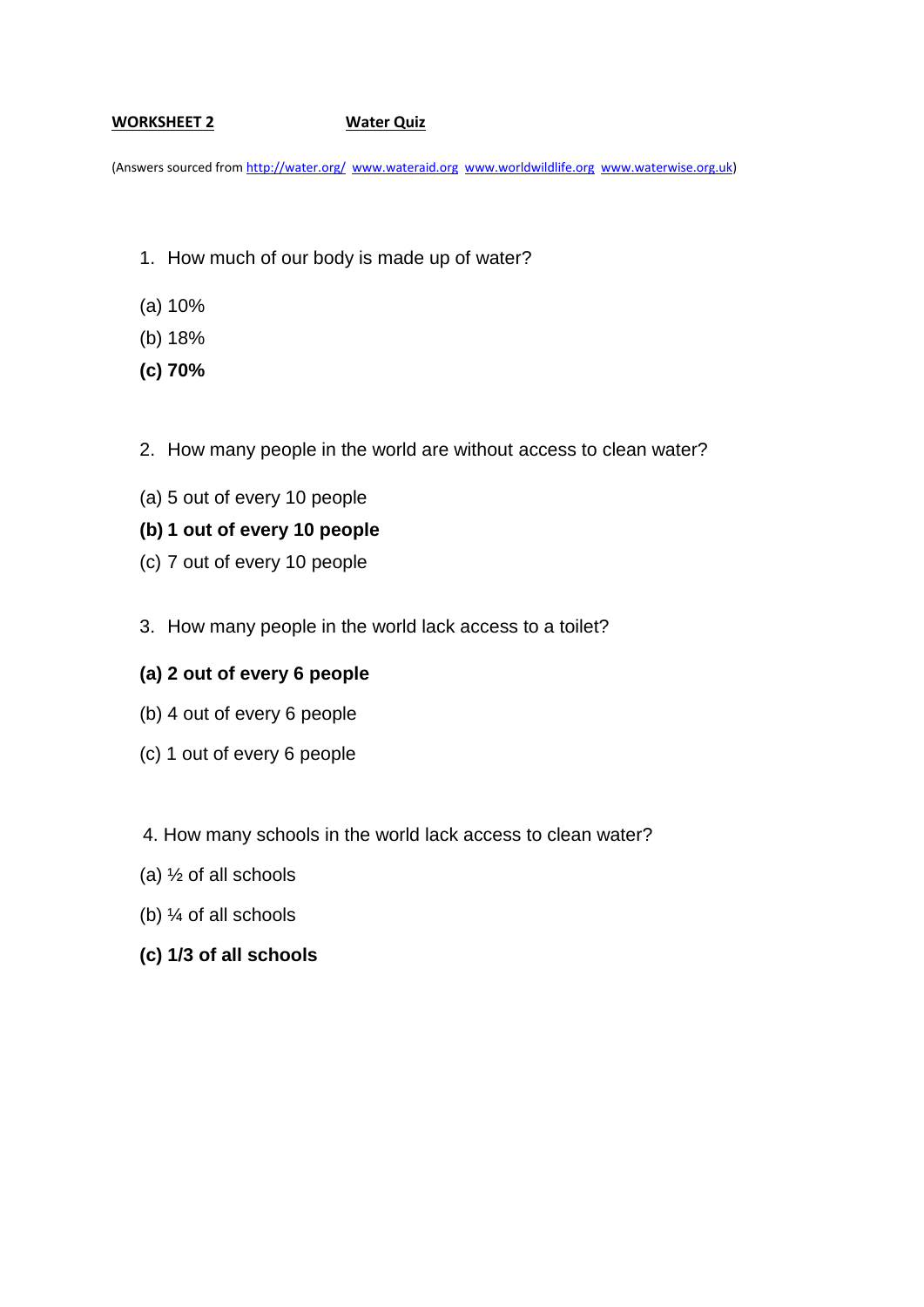- 5. Tanzania is the largest country in East Africa with 52 million people living there. How many of these people do not have access to clean water?
- **(a) 14 million people** (this is more than the amount of people that would live in 2 Irelands)
- (b) 30 million people (this is more than the amount of people that would live in 4 Irelands)
- (d) 20 million people (this is more than the amount of people that would live in 3 Irelands)
- 6. How much water is used in one load of washing?
- (a) 70 gallons (a full bathtub)
- (b) 35 gallons (a half full bathtub)
- **(c) 40 gallons (just over a half full bathtub)**
- 7. How much water does it take to make a t-shirt?

#### **(a) 2,700 litres (almost 34 bathtubs)**

- (b) 1,000 litres (almost 13 bathtubs)
- (c) 6,000 litres (almost 75 bathtubs)
- 8. How much of the earth's surface is covered in water?
- (a) 30%
- **(b) 70%**
- (c) 50%
- 9 How much water can a giraffe drink in one go?

### **(a) 12 gallons (96 pints)**

- (b) 8 gallons (64 pints)
- (c) 20 gallons (160 pints)